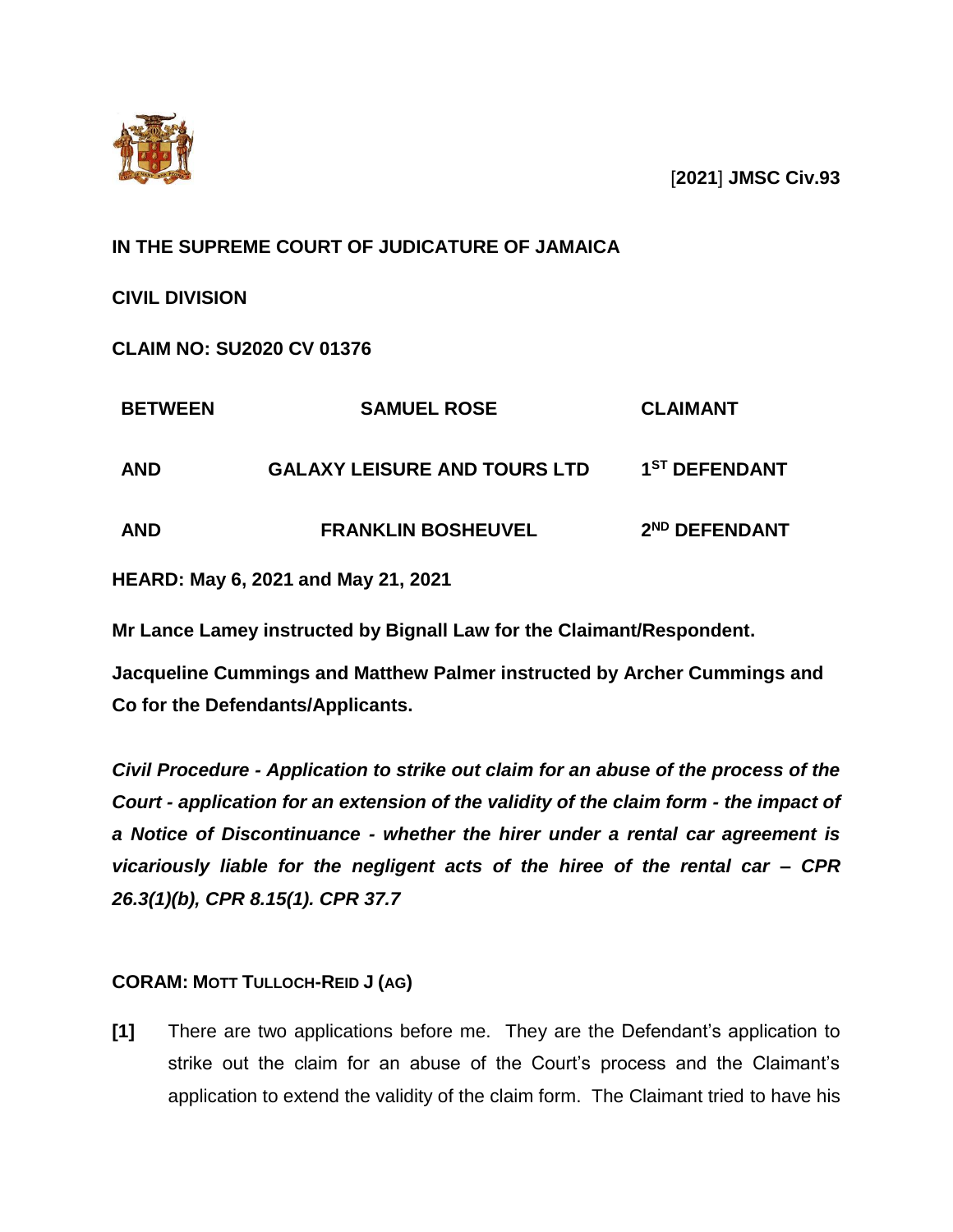application to consolidate claim number 2015HCV00825 Samuel Rose v Galaxy Leisure and Tours Limited and Franklin Bosheuvel, with this claim heard at today's hearing but counsel for the Defendant, Ms Cummings, objected to this course of action as she was not served with the application and was therefore not in a position to respond to it. I need not concern myself with that latter application in any event as claim number 2015HCV00825 is no longer before the Court as a Notice of Discontinuance concerning that claim was filed on September 11, 2020 and served on the Defendants' attorneys-at-law. Since that claim was discontinued, there is therefore nothing to consolidate. I need not consider the application to extend the validity of the claim form because Mr Vaughn Bignall in his affidavit in response to the Defendant's affidavit in support of the application to strike out claim, has indicated that he now discontinues the application made on behalf of the Claimant to extend the validity of the claim form as serving the 2<sup>nd</sup> Defendant "*will be an exercise in futility*". This would therefore bring us back to the position the parties would have been in the 2015 claim, for in this claim, the parties still remain Samuel Rose against Galaxy Leisure and Tours Limited and Franklin Bosheuvel.

#### **Notice of Discontinuance**

**[2]** I wish to however comment on the effect of filing and serving a Notice of Discontinuance. CPR 37.7 provides that

"*Where –*

- *(a) a claimant discontinues a claim after the defendant against whom the claim is discontinued has a filed a defence; and*
- *(b) the claimant makes a subsequent claim –*
	- *(i) against the same defendant;*
	- *(ii) arising out of the facts which are the same or substantially the same as those relating to the discontinued claim; and*
	- *(iii) the claimant has not paid the defendant's costs of the discontinued claim,*

*the court may stay the subsequent claim until such time as the costs of the discontinued claim are paid."*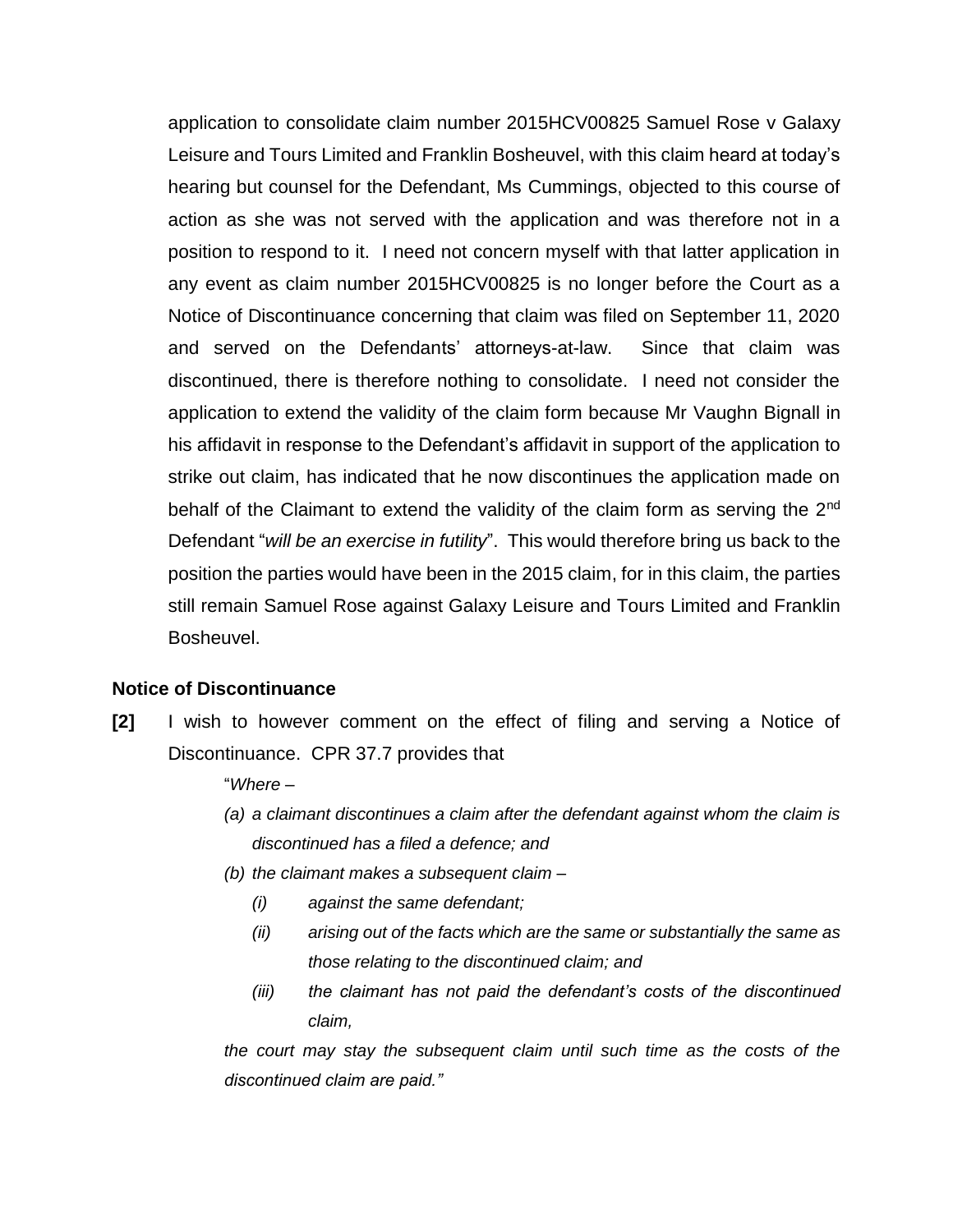The Claimant has discontinued the 2015 claim which he brought against the First and Second Defendants. This was not with the consent of the Defendants and has in essence filed the same claim against the same two Defendants. With respect the claim 2015, the Claimant has not yet paid the costs associated with that claim. This has brought into play CPR 37.7 and as such, since the Defendants will be asked to face the same claim under a new suit, and would have incurred costs for defending the 2015, claim it is only fair that before the new proceedings are continued against them, the Claimant is made to pay the costs associated with the 2015 claim.

### **Application to strike out the claim**

**[3]** CPR 26.3(1)(b) provides that:

"*In addition to any other powers under these Rules, the court may strike out a statement of case or part of a statement of case if it appears to the court that the statement of case or the part to be struck out is an abuse of the process of the court or is likely to obstruct the just disposal of the proceedings"*

The Defendant says the Claimant's case should be struck out because the filing of this claim is an abuse of the process of the court when another claim exists. The other case does not exist as it has been discontinued. The point is therefore moot. I would therefore in the circumstances not strike out the claim.

### **Whether a hirer under a car rental agreement is vicariously liable for alleged negligent actions of the hiree of the rental car**

**[4]** Ms Cummings raised an interesting point in her oral submissions on the hirer/hiree contract in a rental agreement. I wish to comment on it. She argues that the person who rents a car from a rental car company is not the servant and/or agent of the rental car company. I agree with this point because when a person rents a motor vehicle, he is using it for his own purposes and benefit and not for the purpose and benefit of the rental car company. Ms Cummings continues by arguing that if you are in the business of renting car and can prove you had a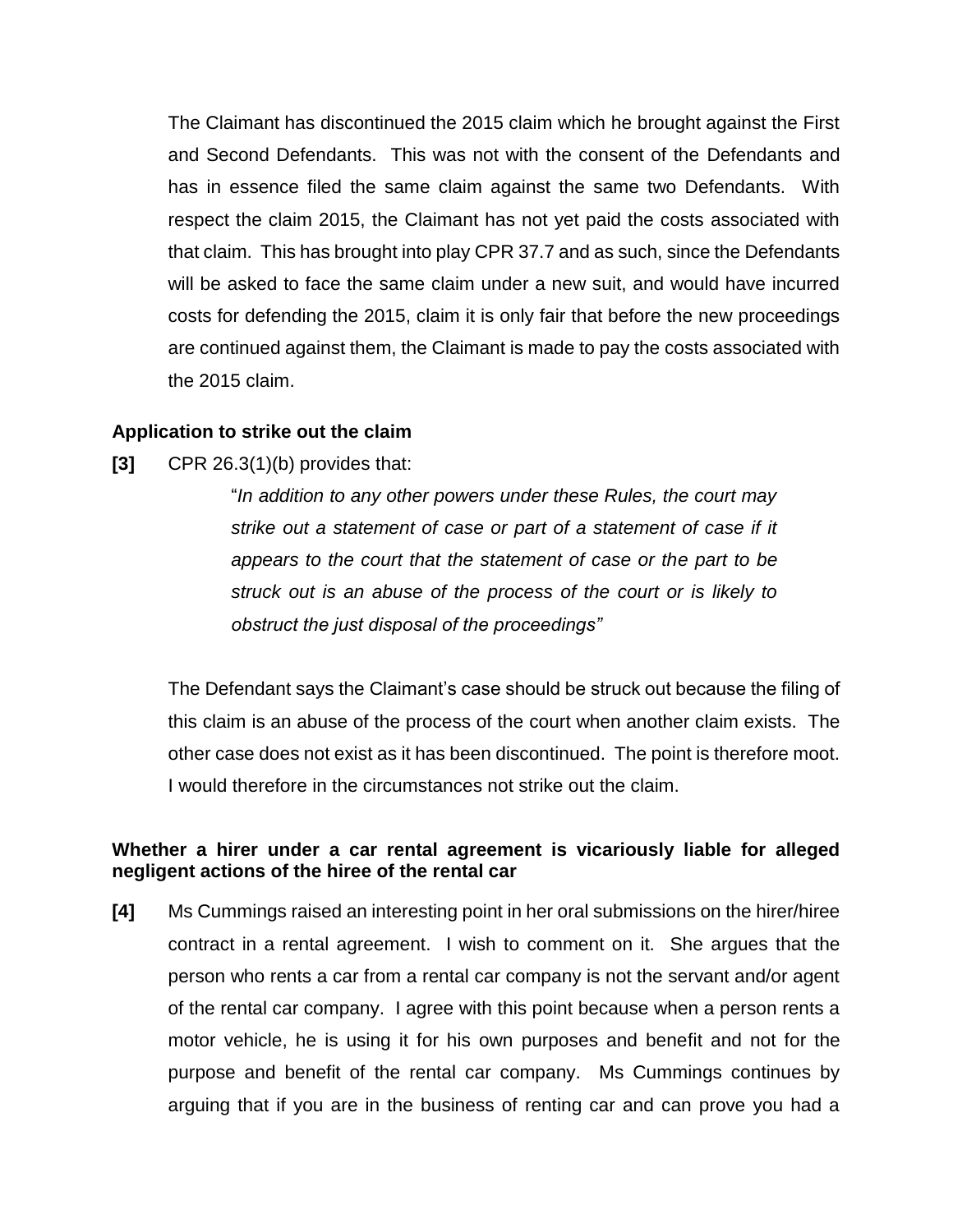contract of hireage you are not liable vicariously. This is also correct as vicarious liability arises in situations of master/servant and agency, that is, when the servant or agent of the owner is driving on the instructions of or for the benefit of the owner of the motor vehicle.

**[5]** Ms Cummings relies on the case of **Avis Rent-A-Car Ltd v Maitland [1980] 32 WIR 294** to support her argument. In that case the appellant rented its car to the second defendant who used it for his own purposes of conducting private investigation. The second defendant drove the car in a negligent manner so that it crashed and the passenger in the car was killed. The trial judge held that the rental car company was liable as the second defendant was driving as its agent. The Court of Appeal disagreed with the finding of the trial judge and held that there was no agency relationship between the second defendant and the rental car company as the second defendant was not driving the motor vehicle for the benefit of the rental car company, albeit that the rental car company would have benefitted by earning an income from the rental. The Court of Appeal's reasoning and decision are supported by the case of **Morgans v Launchbury [1973] AC 127** in which Lord Wilberforce said

> *"For I regard it as clear that in order to fix vicarious liability upon the owner of a car in such a case as the present, it must be shown that the driver was using it for the owner's purposes, under delegation of a task or duty… The owner ought to pay, it says, because he has authorised the act, or requested it, or because the actor is carrying out a task or duty delegated, or because he is in control of the actor's conduct. He ought not to pay (on accepted rules) if he has no control over the actor, has not authorised or requested the act, or if the actor is acting wholly for his own purposes."…*

**[6]** The position as set out in the **Avis Rent-a-Car case** is established law as it relates to the issue of a hirer/hiree situation where the claimant in his pleading pleaded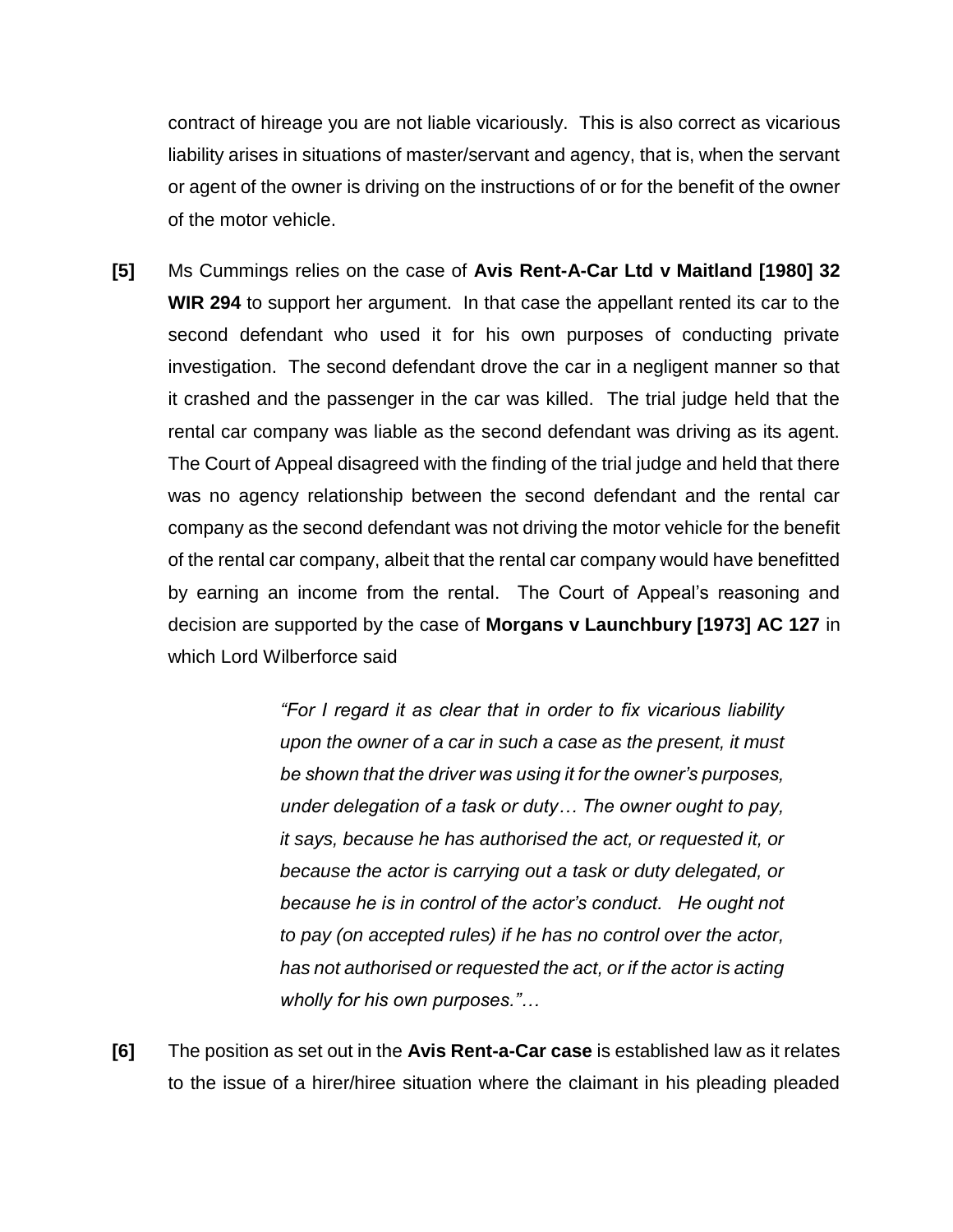agency. Where however agency is not pleaded but the pleadings reveal that the hiree was driving the hirer's motor vehicle as an authorised/permitted driver, then other considerations can be made. Why else is a motor vehicle insured but to indemnify the owner or the owner's authorised driver against any claims that arise if it is proved that the owner or his authorised driver was negligent. To hold a different understanding of the law and governing statute (i.e. the Motor Vehicles Insurance (Third Party Risk) Act) would be unfair. The insurance company which insures a rental car company's motor vehicle and in that insurance agreement has agreed to indemnify driver X so named on the policy of insurance, would always escape paying out on the policy in instances where a hiree is negligent, this to the detriment of a claimant who is not at fault.

**[7]** So we look to the pleadings to make a determination as to whether the pleadings are helpful in setting out a proper case on behalf of a claimant who wishes to be compensated for his loss in a situation where the alleged vehicle at fault was owned by a rental car company and driven by someone who rented the motor vehicle. The Claim Form filed states that

> *"… where the second defendant whether in his own right or as the servant and/or agent and/or authorised driver of the First Defendant, so negligently…"*

Paragraph 3 of the Particulars of Claim reads as follows:

*"The second defendant Franklin Bosheuvel was at all material times the driver of the motor vehicle numbered and lettered 9121GB and the servant and/or agent and/or authorised driver of the First Defendant."*

**[8]** I return to the case of **Launchbury v Morgans [1971] 2 QB 245** at the Court of Appeal when Lord Denning said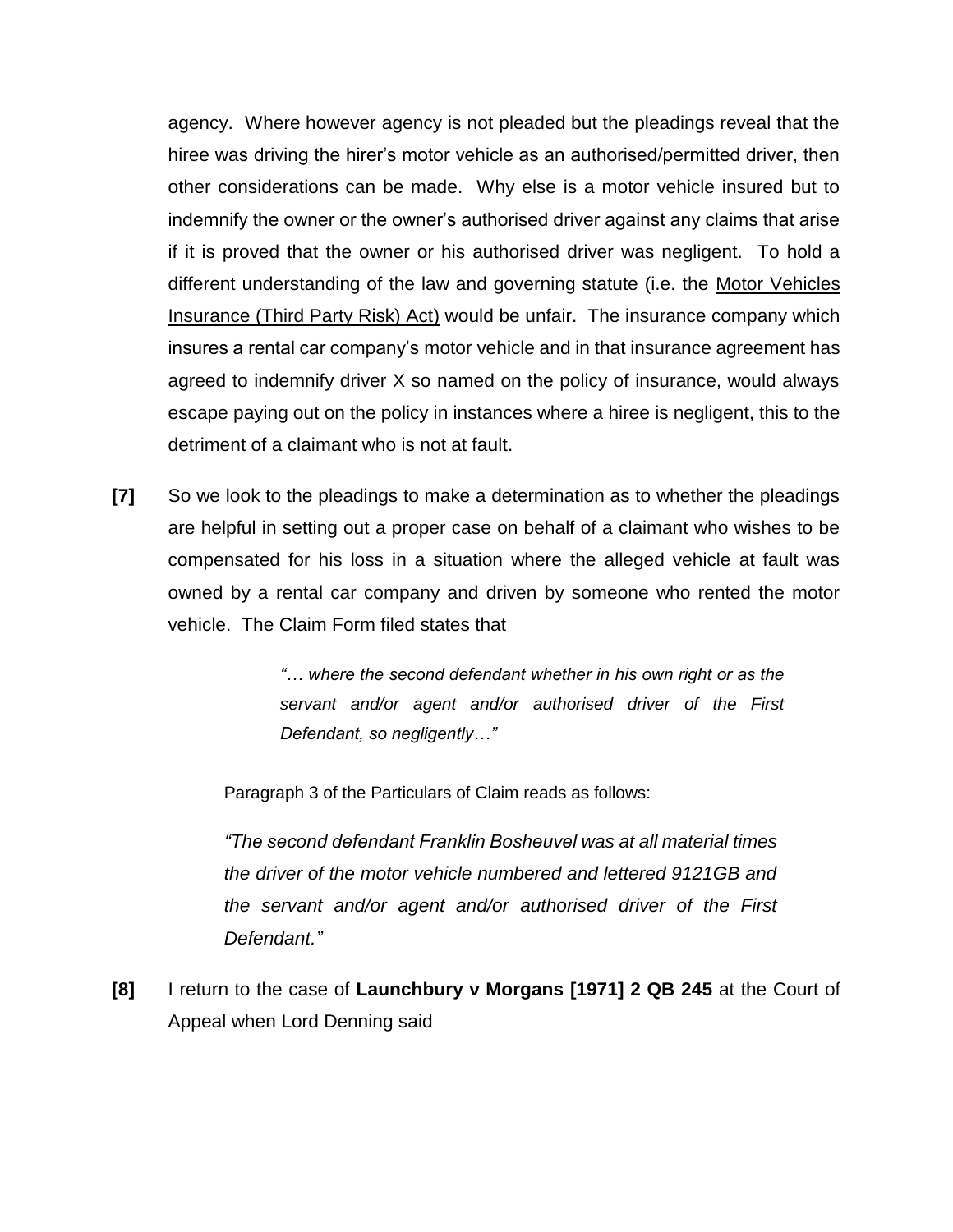*"The owner only escapes liability [i.e. vicarious liability] when he lends it [his motor vehicle] out or hires it out to a third person to be used for purposes in which the owner has no interest or concern."*

**[9]** To succeed on a claim, the Claimant would properly have to plead that the defendant was an authorised driver pursuant to a rental agreement between the defendant and the rental car company and would therefore be covered under an insurance policy. Professor Gilbert Kodilyne in his book Commonwealth Caribbean Tort Law 5<sup>th</sup> ed said:

> *"If the negligent driver is a person covered by the policy, it will not normally be necessary for the claimant to invoke the doctrine of vicarious liability in order to make the owner of the vehicle liable, as the insurance company will compensate the claimant under the terms of the policy and in accordance with its statutory obligation, under the motor insurance legislation."*

It would be surprising to me that the Galaxy Leisure and Tours Ltd, would not have reported the accident to their insurers especially in circumstances where based on the injuries allegedly sustained by the Claimant, the accident would have had to have been so serious as to cause damage to the motor vehicle. In addition, I would like to think that when the hiree returned the vehicle damaged, he would have had to provide a report or explanation as to the circumstances in which the motor vehicle came to be damaged.

If the hiree is found to be negligent then the insurance company would compensate the claimant under the terms of the policy in so far as it is able to so indemnify the claimant. If the amount insured does not cover the extent of the award of the damages, I would not think that the hirer would be liable to cover any outstanding amounts as it is not liable for the actions of the hiree. What covers the claimant is the fact that the hirer named the hiree as an authorised/permitted driver of the motor vehicle and so authorised the insurance company to indemnify him in the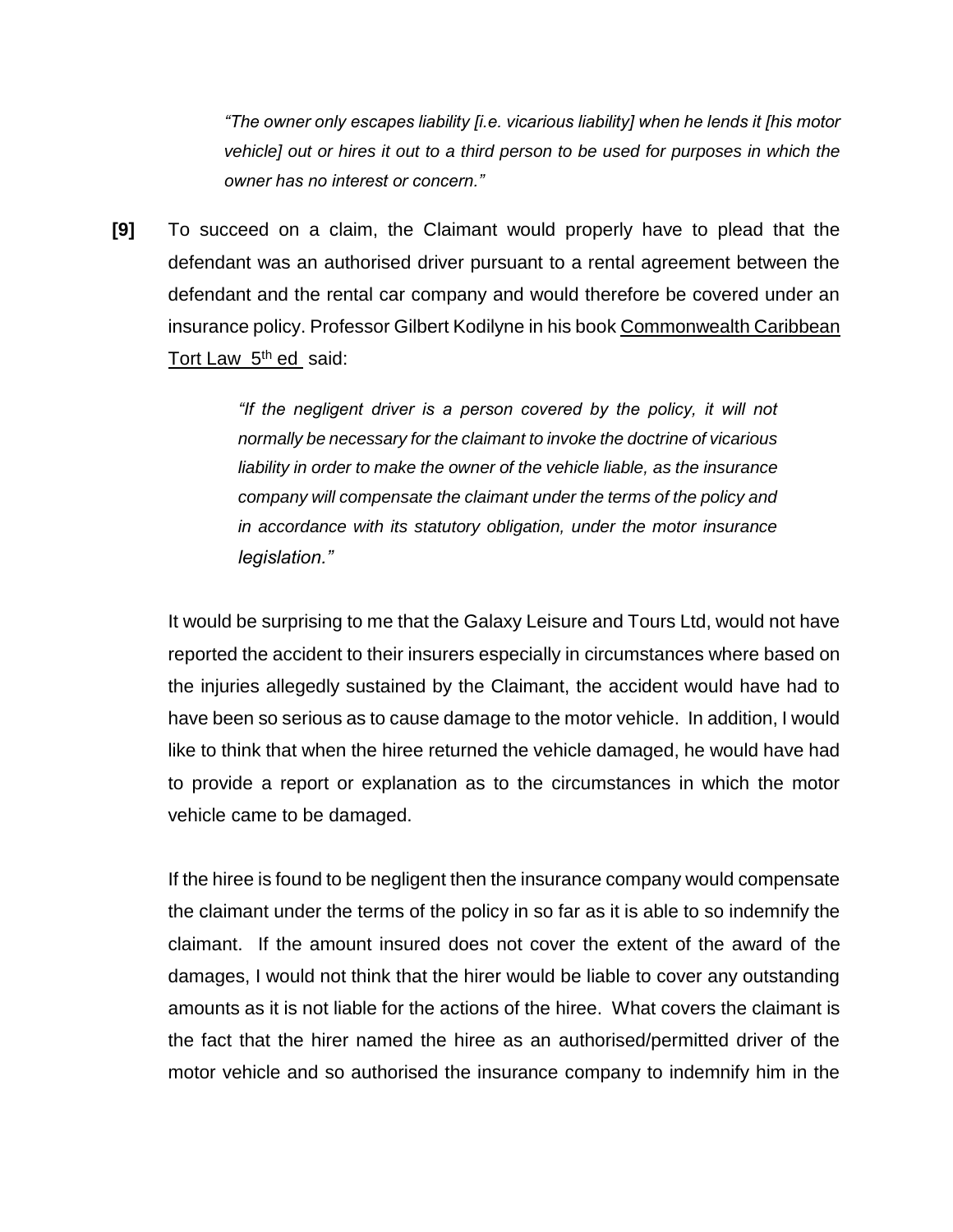event that he drove the motor vehicle in a negligent manner and so caused harm to the claimant.

- **[10]** I am aware that Court of Appeal decisions in the Eastern Caribbean do not bind this court, however, I find that the case of **Eastern Caribbean Insurance Ltd v Bicar (2010) Court of Appeal, Eastern Caribbean States (St Lucia) No 2008/014,** is helpful in setting out how issues of this nature are to be resolved. In the case, the appellant issued a policy of insurance to John Noel in respect of his motor vehicle. The policy was issued pursuant to the Motor Vehicles Insurance (Third-Party Risks) Act (St Lucia) (the "Act"). The certificate of insurance provided that the persons or classes of persons entitled to drive were the policyholder and "*any other person who is driving on the policyholder's order or with his permission*". During the period of coverage, Mr. Monrose, expressed an interest in purchasing the motor vehicle but needed to obtain his employers' approval as they were to assist with the purchase. Noel consented to Monrose driving the car home on the weekend with the intention that the sale would be completed on the following Monday. Monrose however had an accident on the weekend. The Respondent, Mr Bicar, was injured in the accident. Bicar sued Noel and Monrose but the Court did not find Noel liable as Monrose was not driving the car as his servant or agent. The Court, however, found Monrose liable as he was driving with the permission of Noel. Neither Monrose nor the appellant paid the judgment debt due to Bicar. The appellant contended that they could not be liable as no judgment had been obtained against their insured, Noel, and that Monrose was "*not a person who is insured by the policy*". Cottle J found, applying section 4(7) of the Act, that the Insurer had contracted to indemnify Noel and any authorised driver. Monrose was such an authorised driver so that the Insurer was liable to pay Bicar on account of the judgment debt.
- **[11]** The Insurer appealed on the ground that Monrose was not an authorised driver. The Court of appeal dismissed the appellant's appeal. It held that an "*insured person*" or "*person insured by the policy*" under section 4(1)(b) of the Act includes not only the policyholder but any other person or class or persons as specified in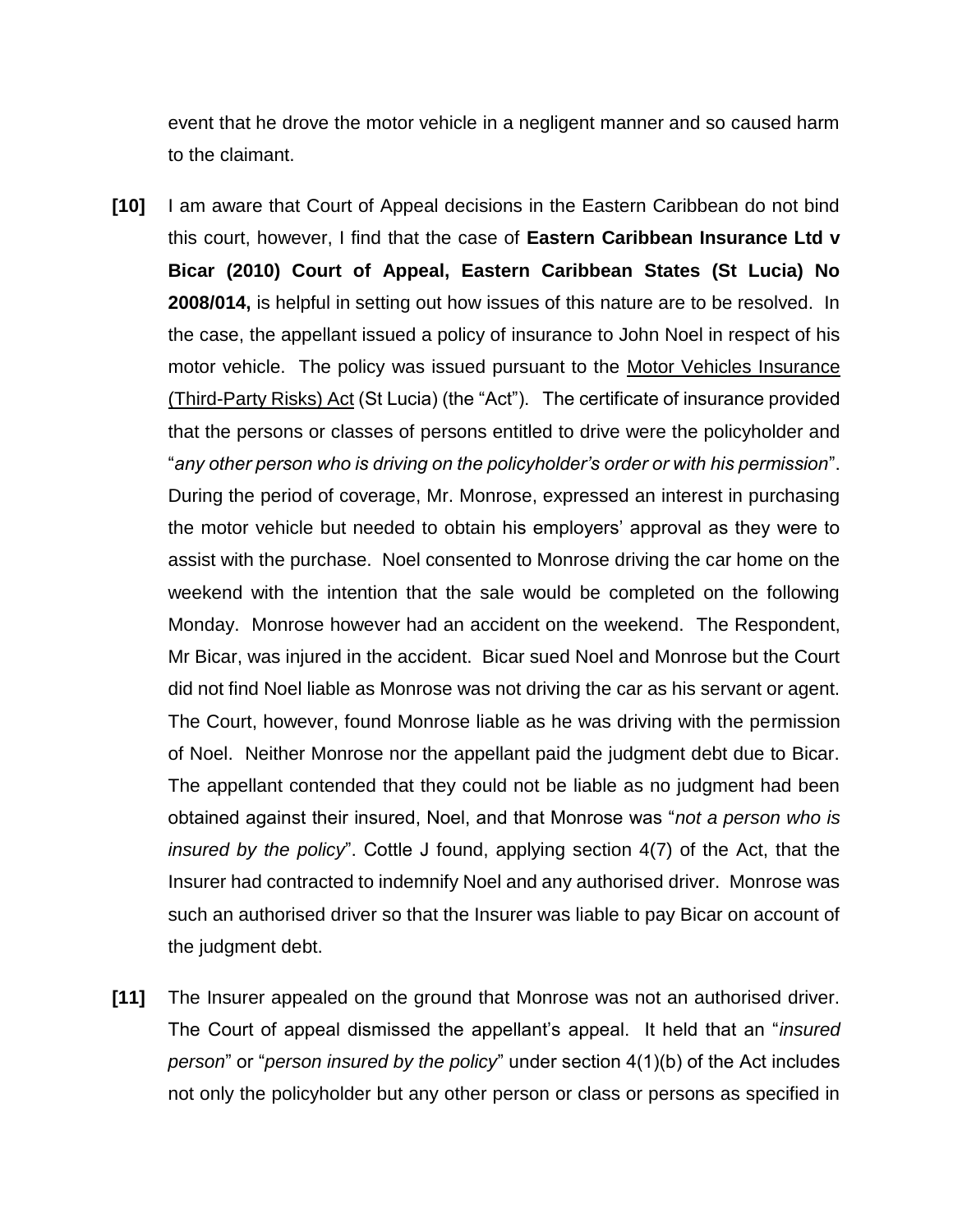the policy. The policy of insurance between the Insurer and Noel extended to the policyholder, to any other person driving on the policyholder's order (in essence, his servant or agent) and to any person driving with the policyholder's permission (although not as his servant or agent) as this was so specified in the policy, as evidenced by the certificate. There was no distinction in principle between a driver who is "permitted" and one who is "authorised". **English and American Insurance Co. Ltd. v Stanley McDermott and Motor and General Insurance Co. Ltd. (1974) 22 WIR 451 (Court of Appeal, Jamaica)**, distinguished

- **[12]** The Court of Appeal also held that Section 4(7) of the Act requires the Insurer to indemnify the person or classes of persons specified in the policy in respect of any liability which the policy purports to cover in the case of those persons or classes of persons. Section 9(1) of the Act requires the Insurer to pay to the person(s) entitled to the benefit of the judgment any sum payable in respect of liability incurred "against any person who is insured by the policy". Section 4(7) ensures that an authorised driver is in the same position as the policyholder in respect of the right to an indemnity from the insurer. The grounding of liability of the Insurer to pay a judgment debt in respect of which the authorised driver has become legally liable to pay is not dependent on a finding of vicarious liability on the part of the policyholder but the obligation arises once it can be shown that the driver falls within the category of persons specified under the particular policy as being covered thereunder. Monrose, being a permitted driver, fell within the class of persons specified under the policy as being a "person insured by the policy". Accordingly, Monrose would be entitled to be indemnified by the Insurer in respect of the liability arising as against him in favour of Bicar in respect of the judgment debt, pursuant to section 4(7). **Matadeen v Caribbean Insurance Ltd. [2002] UKPC 69 (Trinidad and Tobago)**, followed.
- **[13]** I find the case helpful as sections 4(7) and 9 of the St Lucia statute are similar to sections 4(8) and 18 of the Jamaican statute, wherein an insurer is liable to indemnify "*the persons, or classes of persons, specified in the policy, in respect of any liability the policy purports to cover, in the case of those persons or classes or*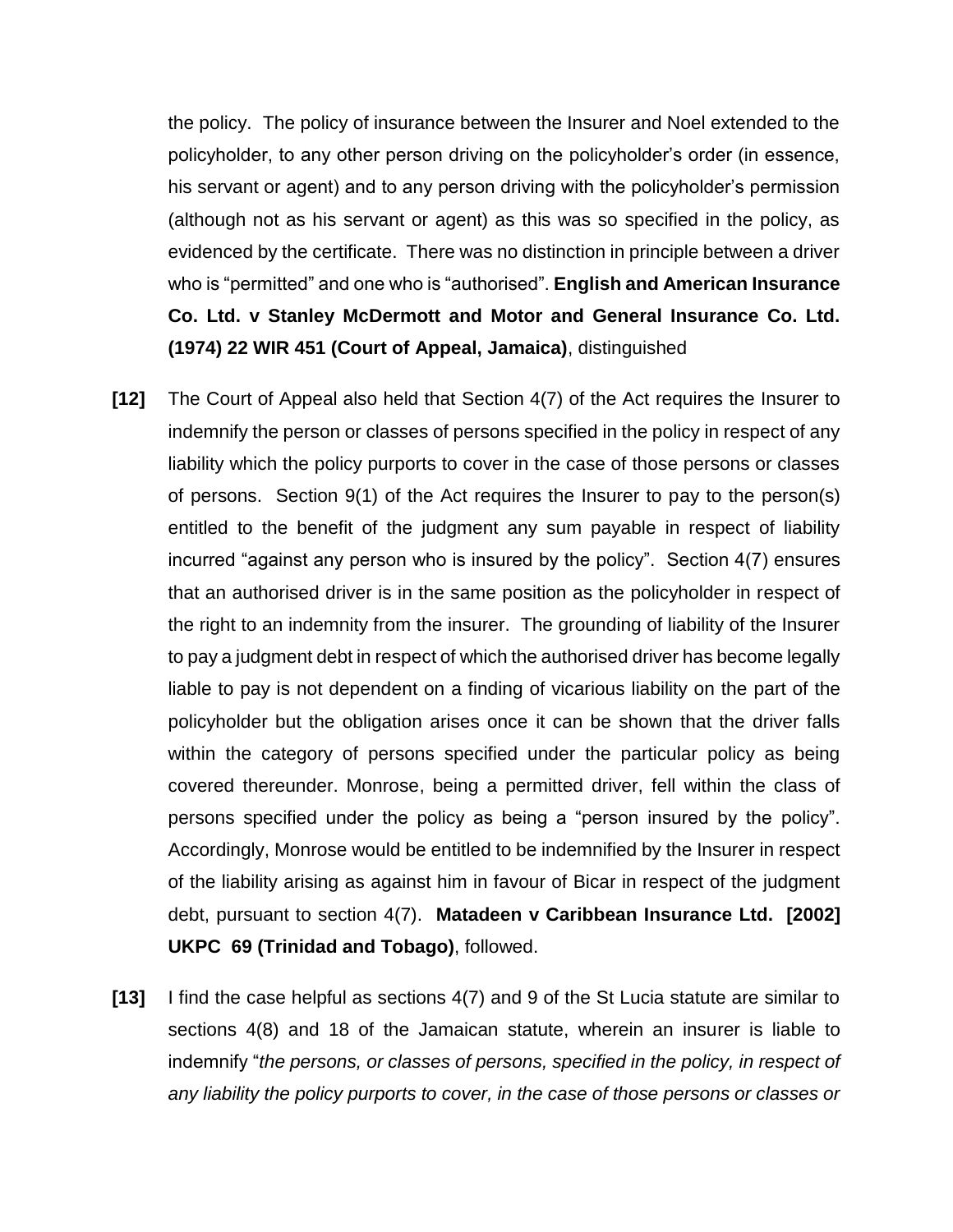*persons"* (s4(8)) and it is the duty of insurers to satisfy judgments against persons insured in respect of third party risks (s 18).

- **[14]** Given all of the above, a claimant who is injured because of the negligent acts of a person who rents a motor vehicle can be compensated by the insurance company if the Court finds in his favour. What is important is that the pleadings must be set out in such a way as to properly show the relationship between the person who rents the car and the owner of the car. Also of importance is the fact that the person who is driving the rented vehicle of the time of the accident, must be so authorised by the rental car company and is noted as an authorised driver on the insurance policy, and the driver of the motor vehicle, that is, the hiree, must be found liable by the Court.
- **[15]** The application before me is to strike out a claim for an abuse of Court's process on the grounds that a similar claim is already before the court. I do not find that that is true anymore as a Notice of Discontinuance on the first claim filed has been filed and served. As both counsel raised issues as it related to the renting cars and liability, I thought it prudent to try to clarify those issues as this should assist both parties in the handling of their respective cases going forward.
- **[16]** My orders are as follows:
	- a) Franklin Bosheuvel is removed as a party in the claim, having not been served with the initiating documents.
	- b) The application filed by the First Defendant to strike out the Claimant's claim is refused.
	- c) The Defendant is to file and serve a Defence to the Claim on or before July 6, 2021.
	- d) Subsequent to the filing of the Defence, the claim is stayed until the Claimant pays the First Defendant's costs in claim number 2015HCV00825 Samuel Rose v Galaxy Leisure and Tours Limited and Franklyn Bosheuvel, such costs are to be taxed if not agreed.